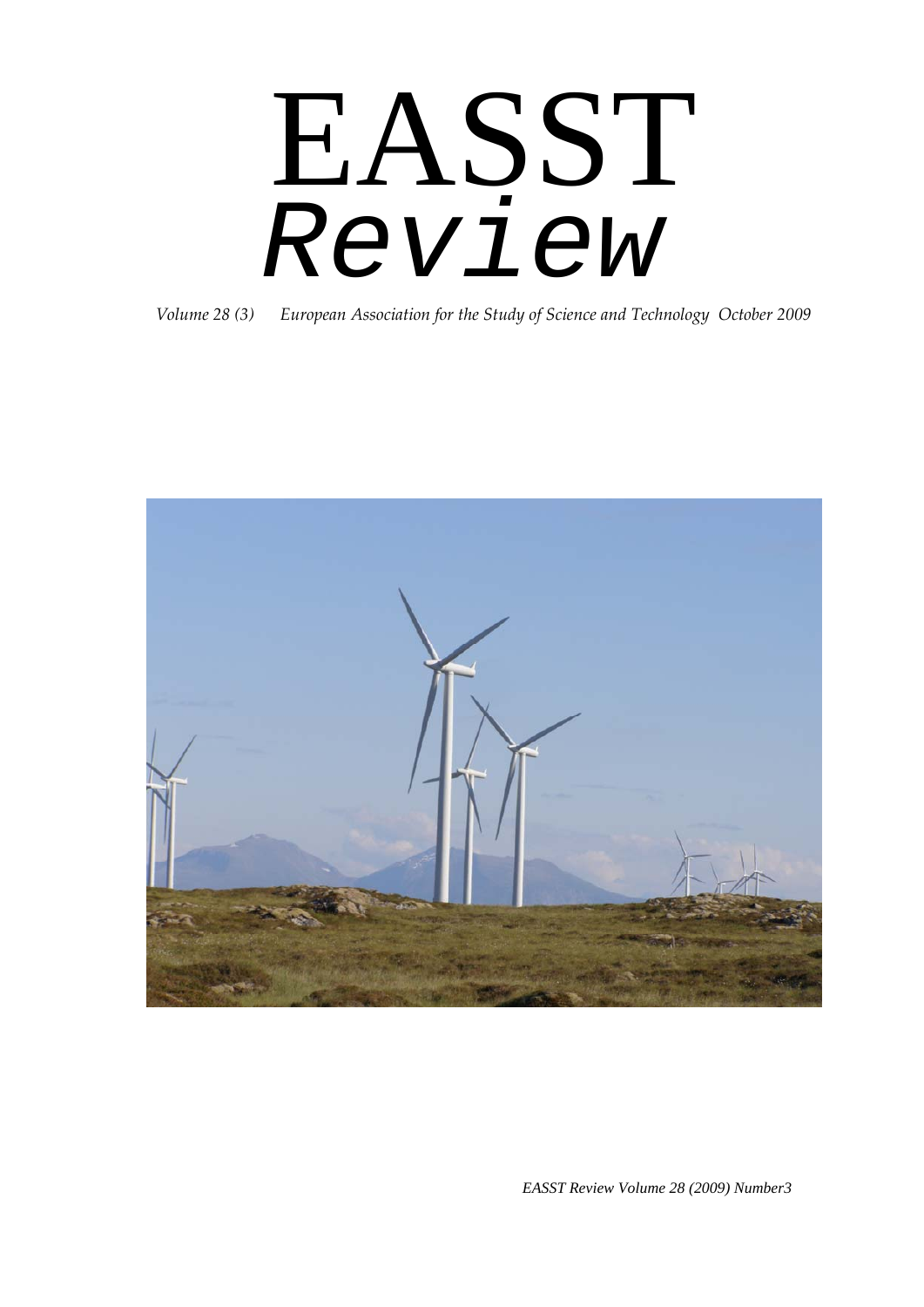*Editor: Ann Rudinow Saetnan (NTNU) Deputy Editor: Richard Rogers Tel:(+47) 73 59 17 86 (Saetnan) (+31) 20 525 3352 (Rogers) email:annrs@svt.ntnu.no rogers@easst.net Membership queries: admin@easst.net EASST Review on the Web: http://www.easst.net* 

*Contributing Editors: Andrew Jamison (University of Aalborg) Harald Rohracher (Graz) Paul Wouters (Virtual Knowledge Studio, Royal Academy of Sciences, Netherlands)* 

*Council of the European Association for the Study of Science and Technology: Marc Audetat (University of Lausanne) Thomas Sanchez Criado (student representative) Pierre-Benoit Joly (National Institute of Agronomic Research, Paris*) *Erika Mansnerus (London School of Economics and Political Science) Tiago Moreira (Durham University) Fred Steward, President (Policy Studies Institute, London 3) Estrid Sørensen (Humboldt University, Berlin) Harro van Lente (University of Utrecht) Claire Waterton (Lancaster University) Michael Lynch (President of the Society for Social Studies of Science, ex-officio)* 

*EASST's Institutional Members: Interuniversity Research Center (IFZ), Graz Science Museum Library, London Section for Science & Technology Studies, University of Göteborg RCSS, University of Edinburgh Faculteit der Cultuurwetenschappen, University of Maastricht Department of Sociology, University of Surrey Institute for Science, Innovation and Society, Saïd* 

*Business School, University of Oxford Dept. Of Technology and Social Change, Linkoping University* 

*Europaeische Akademie zur Erforschung von Folgen wissenschaftlich-technischer Entwicklungen Department of Sociology/SATSU, University of York* 

*EASST Review (ISSN 1384-5160) is published quarterly, in March, June, September and December. The Association's journal was called the EASST Newsletter through 1994.* 

*Subscription: Individual membership fee: EUR 35 annual. Reduced two- and three-year membership available. Students and citizens of East European countries pay reduced rates on applicaton EUR 25/20. Library rate is EUR 40. Please note that subscriptions can also be made through the EASST website.* 

*Member benefits: Travel stipends for Ph.D. students, young scholars and researchers from developing countries are available. Reduced registration rates for EASST events apply.* 

*EASST's Past Presidents: Christine Hine, 2005-2008; Sally Wyatt, 2000- 2004; Rob Hagendijk, 1997-2000; Aant Elzinga, 1991-1997; Stuart Blume, 1987-1991; John Ziman, 1983-1986;Peter Weingart, 1982.* 

*EASST Review's Past Editors: Chunglin Kwa, 1991 – 2006; Arie Rip, 1982- 1991; Georg Kamphausen, 1982.* 

*cover illustration:"Landscape with windmills" Ann Rudinow Saetnan, June 2009*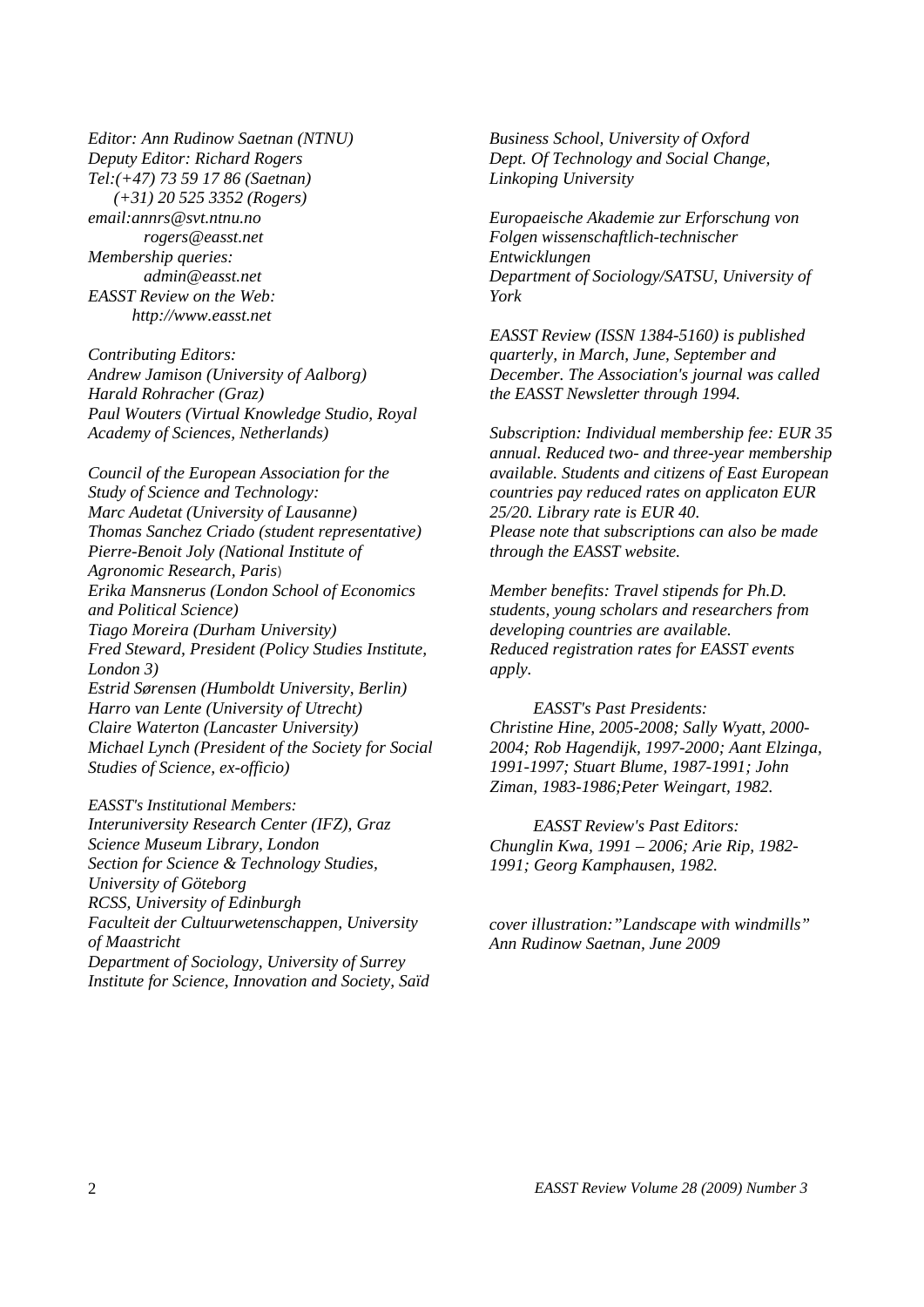## In memorium Olga Amsterdamska 1953-2009 by: Ann R. Sætnan

I was saddened to hear the news recently that Olga Amsterdamska had died after a long illness – saddened that we will never meet again at 4S and EASST conferences, and that she had suffered from a long illness.

I can't claim to have known Olga well, but I did value her acquaintance. I met her at my first 4S conference, in 1987. As I embarked on a late-career doctorate, my supervisor sent me to the conference for an overview over the STS field, into which I was entering. He did not attend that year, so I was on my own. I had no paper as an "introduction" to the community, nor was there a mentoring program at that time. Come banquet night, I wandered in not knowing a soul. Olga must have seen that I looked lost and, generous person that she was, invited me to join her and others at a table. They were good company around that table! Several, including Olga, even greeted me the next year when we met again at the joint 4S/EASST conference. What I took from that first conference experience, not least thanks to Olga, was not only an overview over the field but a sense of the spirit of STS as a community. What struck me about it was its openness – to new members, to multiple disciplines, to new ideas and approaches – the liveliness and at the same time friendliness of its debates. Olga embodied that spirit.

Therefore, I was lucky to have Olga as a member of my dissertation committee. My department knew nothing of the STS field, but they did know of, or somehow tracked their way to Olga when the time came that I needed two outside opponents against whom to defend my thesis. What I knew, that my department perhaps didn't know, was that Olga had published a thorough and highly critical review of Latour's *Science in Action* (Amsterdamska 1980), a work on which my thesis leant heavily and probably somewhat clumsily. So the department's choice of main opponent made me nervous. Luckily for me, Olga proved once again to embody that spirit of openness that I had sensed on our first acquaintance. I am convinced it was Olga, as the one member of my committee who knew Actor-Network Theory and its position within STS, who rescued me from the brink of failure where my other two opponents had me teetering. Olga was still highly critical of the theory and also a skilled debater, as the defense event itself would show, but her knowledge and spirit of openness were my redemption.

It continued to be a pleasure to meet Olga at 4S and EASST meetings and to hear her papers, always exciting and insightful. I will miss her company and her academic contributions. Olga contributed to the STS community in many ways. She served on the EASST council, as the editor of Science, Technology & Human Values, and as a co-editor of the *Handbook of Science and Technology Studies*. Her own work bridged disciplinary gaps amongst us, bringing together Sociology and History, citation studies and ethnographic approaches.

Obviously, there are many who will miss Olga far more than  $I - her$  family, and colleagues she met and worked with on a daily basis. My heartfelt condolences go out to them. I trust they are doing their best to support and console one another. For those of us who knew Olga only as a generous and cheerfully critical voice within the STS community, perhaps the best memorial we can offer is to continue to build the community in that same spirit.

Amsterdamska, Olga (1980) "Surely You Are Joking, Monsieur Latour!" *Science, Technology & Human Values* 15 (4): 495-504. http://www.jstor.org/stable/689826?seq=1

For other remembrances of Olga, see [http://mitpress.typepad.com/mitpresslog/2009/09/ol](http://mitpress.typepad.com/mitpresslog/2009/09/olga-amsterdamska-19532009.html) [ga-amsterdamska-19532009.html](http://mitpress.typepad.com/mitpresslog/2009/09/olga-amsterdamska-19532009.html)**,**  [http://www.fmg.uva.nl/sociologie\\_en\\_antropologie/](http://www.fmg.uva.nl/sociologie_en_antropologie/actueel.cfm/70D1AC16-1321-B0BE-68994F27D5B55609) [actueel.cfm/70D1AC16-1321-B0BE-](http://www.fmg.uva.nl/sociologie_en_antropologie/actueel.cfm/70D1AC16-1321-B0BE-68994F27D5B55609)[68994F27D5B55609](http://www.fmg.uva.nl/sociologie_en_antropologie/actueel.cfm/70D1AC16-1321-B0BE-68994F27D5B55609)**,** and **<http://hnn.us/roundup/comments/116557.html>**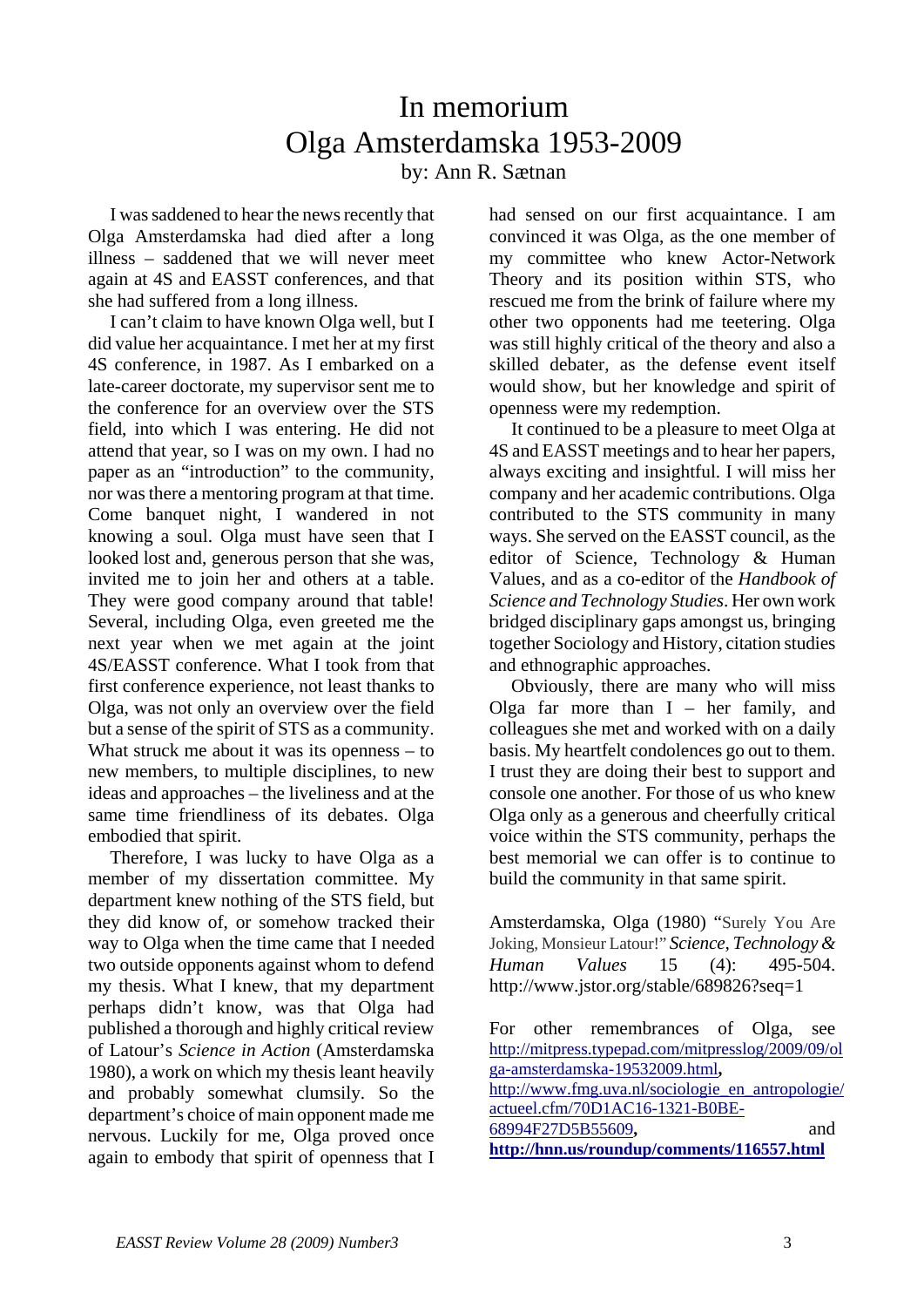### *When Species Meet* by: Peta S. Cook

**Book review -** *When Species Meet*, Donna Haraway, University of Minnesota Press, Minneapolis and London, 2008, pp.423, ISBN: 978- 0-8166-5046-0.

Like many sociologists, my first introduction to the work of Donna Haraway was through her famous paper *A Cyborg Manifesto: Science, Technology, and Socialist-Feminism in the Late Twentieth Century* (1991, originally published in 1985). At the time, I was struck and inspired by her novel take on human-technological relations in the late-twentieth century. It challenged and altered my sociological perspective. From that point, I have keenly read many of Haraway's works, being intrigued by her examinations on the interface of and interactions between humans and nonhumans. In many of her examinations, Haraway has focused on how humans have become cyborgs – cybernetic organisms. However, in *When Species Meet* (2008) and her previous work *The Companion Species Manifesto* (2003), Haraway has turned her attention to human-animal (and animal-human) relations, though the relevance and importance of technology remains.

*When Species Meet* (2008) is the third volume in the Posthumanities series, edited by Cary Wolfe. Clearly, the work of Haraway has been important to posthumanism, but she declares not to be a posthumanist (Haraway 2008: 19). The reason is that she is not simply questioning humans; rather, all species are under question. Thus, the book addresses an abundance of animals – nonhuman primates, wolves, cats, donkeys, tigers, whales, wombats, guinea pigs, tsetse flies, and animals created by science and largely for science through genetic engineering and cloning – but primarily focuses on domestic animals and Haraway's personal relationships to her dogs, particularly with the Australian Shepherd, Ms Cayenne Pepper.

Throughout the book, Haraway repeatedly emphasises that human-animal relations are not simply about humans. For her, humans and animals are co-constituted, creating each other through an interdependent relationship. Essentially, animals and humans are companion species. This differs from animals being companions, where animals are defined solely by their relation to humans. Companion species is a way of examining

interspecies relationships by rethinking the human and animal species; questioning them and their construction. This involves being curious about the experience of the other, which highlights how humans and animals are interlinked, co-shaping each other and co-inhabiting space. In the words of Haraway (2003: 54), "If I have a dog, my dog has a human; what that means concretely is at stake". Haraway (2008: 49-64) further highlights that it is difficult to categorise human-dog/dog-human relations as we share many things; we share histories and diseases, and we are co-present as coworkers, consumers, and companions. This relationship, however, is rarely symmetrical, and despite all we share, otherness remains. For example, the relationship between humans and animals that co-inhabit space cannot be reduced to "*parent-child, guardian-ward,* and *owner-property*" (Haraway 2008: 51-2; original emphasis) meaning, for example, pets cannot be reduced to being furry children or substitutes for human children (Haraway 2003: 37, 95-6).

Divided into three parts – Part I: 'We Have Never Been Human', Part II: 'Notes of a Sportswriter's Daughter', and Part III: 'Tangled Species' – *When Species Meet* focuses on how interspecies relationships matter socially, politically, economically and technologically, and what is at stake when examining and taking these relations seriously. However, the book does not always come together. It is far ranging and covers multiple topics, some in too much depth and others not enough. It is also eclectic by interweaving a variety of genres, and the prose is philosophical, personal, autobiographical, descriptive, analytical, empirical, and historical.

Due to the autobiographical elements, I found the book to be occasionally self-indulgent. For example, chapter six ('Able Bodies and Companion Species') is largely a tribute to her father, and much of the book focuses on Haraway's relationship with her dogs – Roland and, primarily, Cayenne Pepper – and how she believes they experience their relationship with her. Furthermore, despite the focus on companion species, animals are not always active in Haraway's explorations. An exception to this is in her engagement with and examination of agility trials, and how these have the potential to form interspecies relations and understandings. At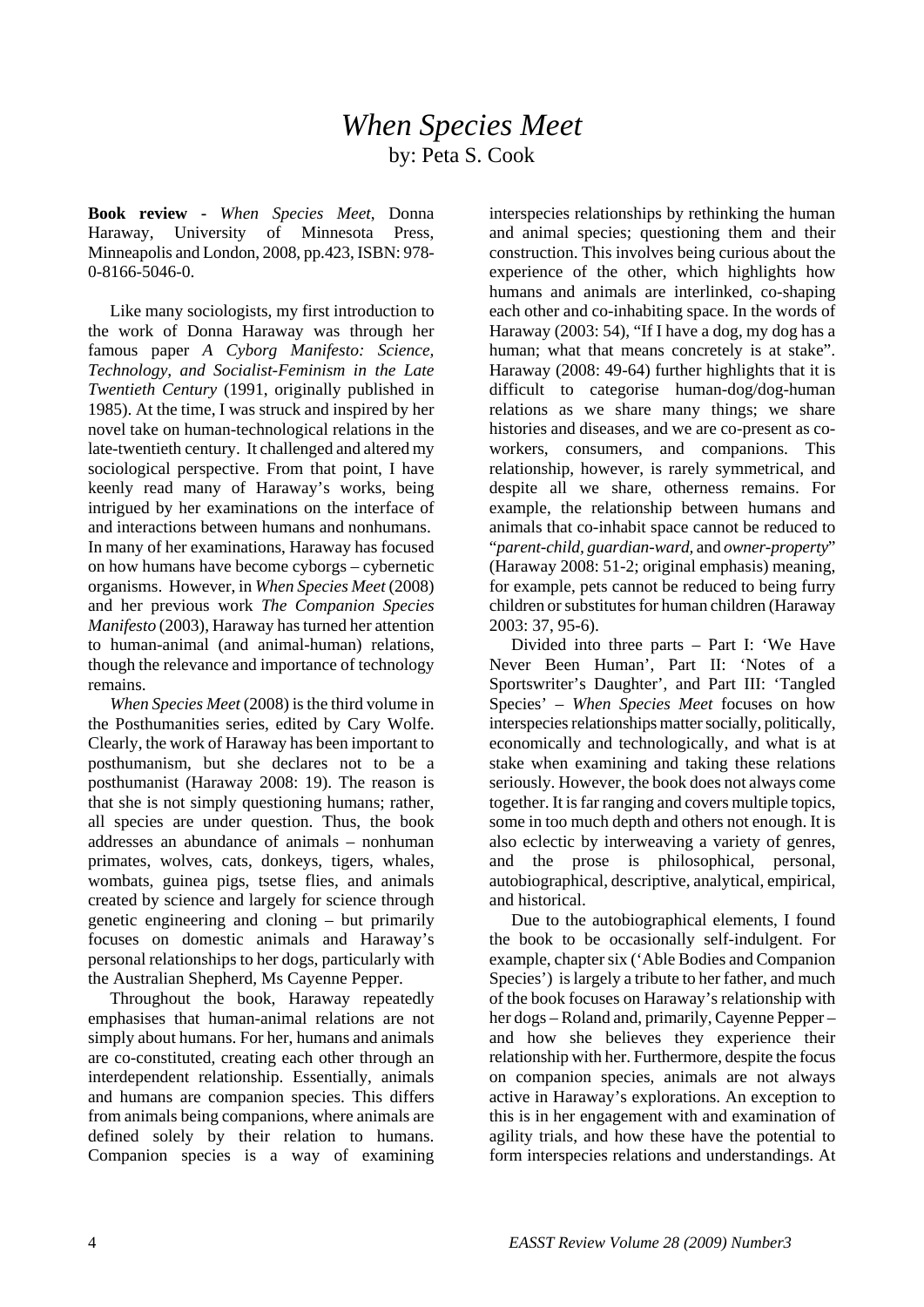the same time, I am yet to be convincingly persuaded that agility trials are positively experienced by humans and dogs alike.

One thing I struggled with in this book was the following question: when is dogginess (or whatever animal species is under question) compromised by their asymmetrical relationship to humans? I wonder, despite interspecies co-presence, if humans can identify *animal* emotions and desires, something which I found Haraway (2008: 220) to be occasionally guilty of: "her [Cayenne Pepper's] whole mind-body changes when she gains access to her scene of work". However, Haraway (2008: 220- 1) continues, and admits that "I would be a liar to claim that agility is a utopia of equality and spontaneous. […] The courses are designed by human beings; people fill out the entry forms and enter classes. The human decides for the dog what the acceptable criteria of performance will be". I also found much satisfaction in Haraway offering her own informed position on various animal uses, something that was lacking or ambiguous in much of her previous work.

For those who have followed Haraway's publications, expect significant repetition and many connections to her previous work on companion species, techno-human-animal intermingling, and on being a 'sportswriter's daughter'. At the same time, the book does provide some interesting insights into interspecies relations, and is a good introduction for

the uninitiated to Haraway's recent theorising. For STS scholars, chapters three ('Sharing Suffering: Instrumental Relations between Laboratory Animals and Their People') and four ('Examined Lives'), and Part III: 'Tangled Species', are very informative and particularly interesting.

#### References

Haraway, D.J. 2003. *The companion species manifesto: Dogs, people, and significant otherness*. Chicago: Prickly Paradigm Press.

Haraway, D.J. 1991. 'A Cyborg Manifesto: Science, Technology, and Socialist-Feminism in the Late Twentieth Century' in *Simians, Cyborgs and Women: The Reinvention of Nature*, London: Free Association Books.

Peta S. Cook Lecturer in Sociology University of Tasmania Faculty of Arts School of Sociology and Social Work Locked Bag 1340 Launceston TAS 7250 Ph: +61-3-6324 3545 Fax: +61-3-6324 3970 Email: **[Peta.Cook@utas.edu.au](mailto:Peta.Cook@utas.edu.au)**

## Marie Curie research network BioStep on bio-objects and bio-objectification

by: Ragna Zeiss and Niki Vermeulen

-

<span id="page-4-0"></span>"'Bio-objects' are (new) spatio-temporal configurations to which 'life' is attributed"**.** The concept of 'bio-object' was the subject of the research seminar *New Biosciences/New Society?: Developing the concept of 'bio-objects'* which was organized by a network of Marie Curie fellows, and in particular by Tora Holmberg (Uppsala University), Niki Vermeulen (Maastricht University), and Sakari Tamminen (University of Helsinki). The seminar took place at the Centre for Gender research at Uppsala University in Sweden from 4-6 June 2009 and was made possible through contributions from EASST, the Swedish Research Council, and the Centre for Gender

research.<sup>[1](#page-4-0)</sup> It is part of a series of annual meetings of the Marie Curie Research Network **BioStep**, which emerged from the *New Genetics /New Society? Integrating Science, Society and Policy* Marie Curie Fellowship programme at the Science and Technology Studies Unit (SATSU) of the University of York, UK. BioStep stands for 'Bio (social) science, technology,

<sup>1)</sup> This centre focuses specifically on the area of gender and science through the research programma GenNa: Nature/Culture and Transgressive Encounters which was rewarded with a centre of excellence status from the Swedish Research Council 2007-2011.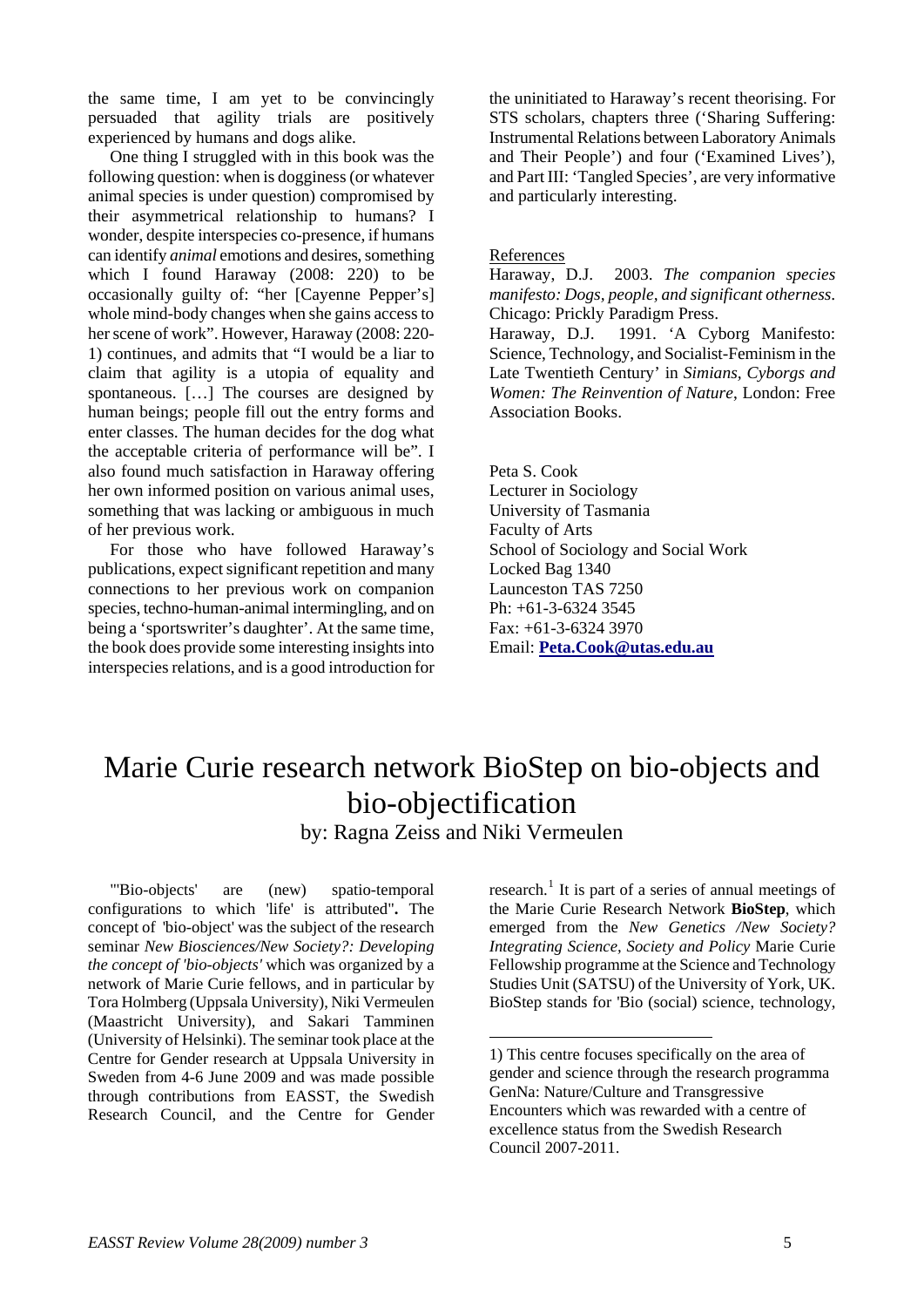and policy'. At the same time, BioStep is a stepping stone towards new insights. The Marie-Curie Fellows are all early career researchers - some are currently finishing their PhDs, others successfully defended their PhDs within the past few years. The members of the network come from various countries including Finland, Sweden, Denmark, the Netherlands, Belgium, France, Hungary, Estonia, Austria, Germany, the UK and Canada.

Between 2002 and 2005 fifteen young scholars from various countries and disciplines –all involved in STS research- participated in the Marie Curie programme at SATSU. On the basis of their common interest and shared experiences in York, the Marie Curie fellows, together with SATSU staff and director Andrew Webster and some additional scholars with expertise/interest in this field of study, decided to establish a network to explore common research (interests) and prepare publications. The network was established at a first meeting in York in April 2007. The second meeting, funded by the Brocher Foundation, took place in Geneva, Switzerland, in April 2008. This meeting was clustered around three themes: the changing boundaries of human, animal and society; the new forms of governance engaged in the social regulation of these boundary shifts; and the new social and cultural relations that are made possible by these changes. In trying to find common ground between the various specific areas of research, the idea of bio-objects emerged as a theme the network wanted to explore further. Therefore, the third meeting at the Centre for Gender research at Uppsala University centred around bio-objects.

'Bio-objects' can be defined as (new) spatiotemporal configurations to which 'life' is attributed. The concept covers materialities and processes that are related to 'life' and it offers a new approach to study how the increasing knowledge of life and its components are fundamentally transforming what life means and where its boundaries lie. During the meeting we discussed the outline of an edited-volume on the subject, as well as future research proposals. The book will use the concept of bio-object as a heuristic device to point out and start tracing the new relations that make speaking about life and living as objects possible. However, life shall not be reduced to a thing or an entity - a mute object without agency. Rather, by questioning its status as an 'object' of current technological innovations, we point out how life is in constant interplay with novel techniques aiming at re-routing, diversifying, collecting and commodifying the vital processes that 'life' consists of. Bio-objects cannot be reduced to any pure form preceding them - rather, their basis of existence is something that could be seen as a network of unstable ontologies, an ongoing process rather than a stable form of being. As such, bio-objects contest the boundary lines between entities we have accustomed

to take for granted, as existing by themselves and for themselves. Thus, through the concept of bio-objects, boundaries between human and animal, organic and nonorganic, living and suspension of living, time and space, subject and object, agency and effect are questioned, destabilised and in some cases reestablished. In the book a collection of empirical studies traces a variety of contemporary bio-objects in their emergence, stabilisation and circulation through a number of (European) societies, thereby showing various processes of bio-objectification. The bioobjects range from traditional to advanced configurations of life and living such as cloned animals, embryos, cybrids, genetic resources, models of life and biobanks.

In addition to our discussions, guest speakers from both Uppsala University (Dr. Isabelle Dussauge) and the University of Copenhagen (Prof. Lene Koch) presented their work. Lene gave a paper on 'Modelling pigs and humans. Understanding human/animal connections in translational research' and Isabelle talked about 'Neuroimaging of human sexuality: a case in the techno-cultural framing of bio-objects'.

We would like to thank EASST, the Swedish Research Council and the Centre for Gender research for the opportunity to organise our 2009 meeting. This meeting has been important for maintaining and further establishing our network of young STS scholars: BioStep has been brought a step further. For young scholars and networks it is often difficult to get funding, even if they come out of a previously funded scheme such as the Marie Curie Fellowship Scheme funded by the European Commission. However, meetings such as the above where proposals for research and publications can be discussed are crucial for maintaining the network and fostering new ideas and in this case critical studies of the biosciences. Niki Vermeulen, one of the core members of the network, states in her recently published PhD thesis 'Supersizing Science - On building large-scale research projects in Biology' (2009: 208): 'I observe that the young networks are an addition to traditional forms of education and support the ability of young scientists to interact and cross borders - skills that are becoming increasingly important in the present life sciences'. The network of Marie Curie fellows illustrates that also social scientists cross national borders as well as borders between diverse scientific and societal domains. This network is therefore an important space where new ideas and concepts, such as that of bioobject and bio-objectification, are stimulated, circulated, and 'brought to life'.

References: Vermeulen, N. (2009). Supersizing Science - On building large-scale research projects in Biology. Maastricht: Universitaire Pers Maastricht.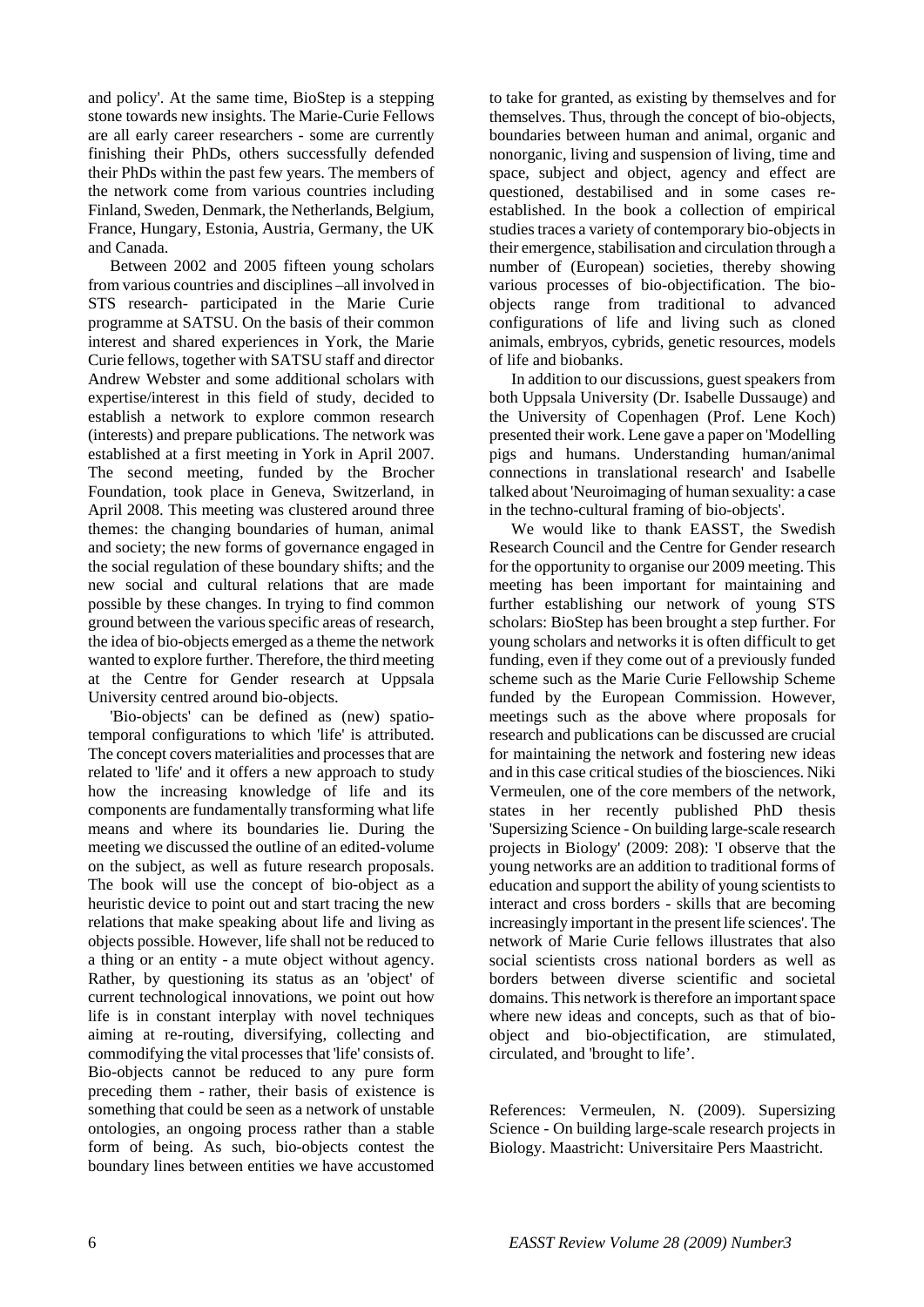## EASST Conference, 2-4 September 2010 University of Trento, Italy Call for convenors and thematic tracks PRACTISING SCIENCE AND TECHNOLOGY, PERFORMING THE SOCIAL

The 2010 EASST conference, to be held in Trento (Italy), from the 2-4 September is the biennial forum of the European Association for the Study of Science and Technology (EASST) for contributions on topics from the range of disciplines found within science, technology and innovation studies.

As in previous years the conference provides a broad platform for presentations based on contemporary research on the wide variety of topics in which STS and innovation scholars are active. These include risk and regulation, environmental sustainability, systems of innovation, sociology of expectations, sociotechnical transitions, science and technology policy, ethics of health & medicine, governance of emerging technologies, gender and science.

The particular focus for the 2010 conference is that of practice and performance. It turns its attention to science and technology as situated practices rooted and grown in a sociomaterial context, exploring the performativity of technoscientific practices.

The notions of "social construction" and "social shaping" of science and technology have been crucial for the development (and success) of science & technology studies. Increasingly, however, the "social" is seen as a question rather than as a distinctive explanatory category. The "social" begins to be viewed as the result of the connections that take place in an ecology of elements and heterogeneous relations, as well as of the scenarios these connections depict.

Terms such as "construction" and "shaping" are frequently replaced by concepts, verbs and metaphors drawn from the cultures of performance. Science and technology, are seen as performative domains of the "social"; choreographies of sociomaterial relations where realities and representations are enacted simultaneously.

One approach recognizes the performative character of science and technology, understanding when, where and how a "thing" arises, and explores the ways in which science and technology "do things". Another approach addresses the "doing" of things: namely, that the performances and the

performativity of scientific and technological practices are embedded and embodied in material, symbolic and textual artefacts.

Practice, is probably one of the most useful concepts to capture this ambivalence. It allows us to look at science and technology as an ecology of heterogeneous elements and interactions, embodying and enacting situated processes of change and repetition of different sociomaterial worlds. Through practising science and technology, and in scientific and technological practices, so, "doing things" and the "doing of things" find a common ground of expression.

A key characteristic of the contemporary world is the role played by knowledge practices in the production and reproduction of the sociomaterial configuration which is often called "society". STS and the concepts of practice and performance enable a unique perspective for studying and observing scientific and technological innovations, as well as the articulation of different forms of sociality and ideas of the social. This is the challenge addressed in key areas such as medicine and genomics, body and gender, work and organizations, communication & technology, consumption & markets, geographies and space.

#### **New procedure for submission of sessions and papers**

In contrast to previous EASST conferences, the 2010 conference involves a first stage call for track convenors, with a subsequent call for papers. The conference will be organized in approximately 20- 30 parallel thematic tracks (each collecting approximately 20-30 participants) that run through the whole conference (3 days, 7 sessions).

This initial call is for thematic tracks by convenors who will be responsible for organizing them. Convenors of track proposals accepted by the Programme Committee of the conference will manage their theme within the call for abstracts, and will be responsible for reviewing, accepting/rejecting and organising submissions into their track. Teams of convenors (up to a maximum of four people) are welcomed, particularly if they are international in composition.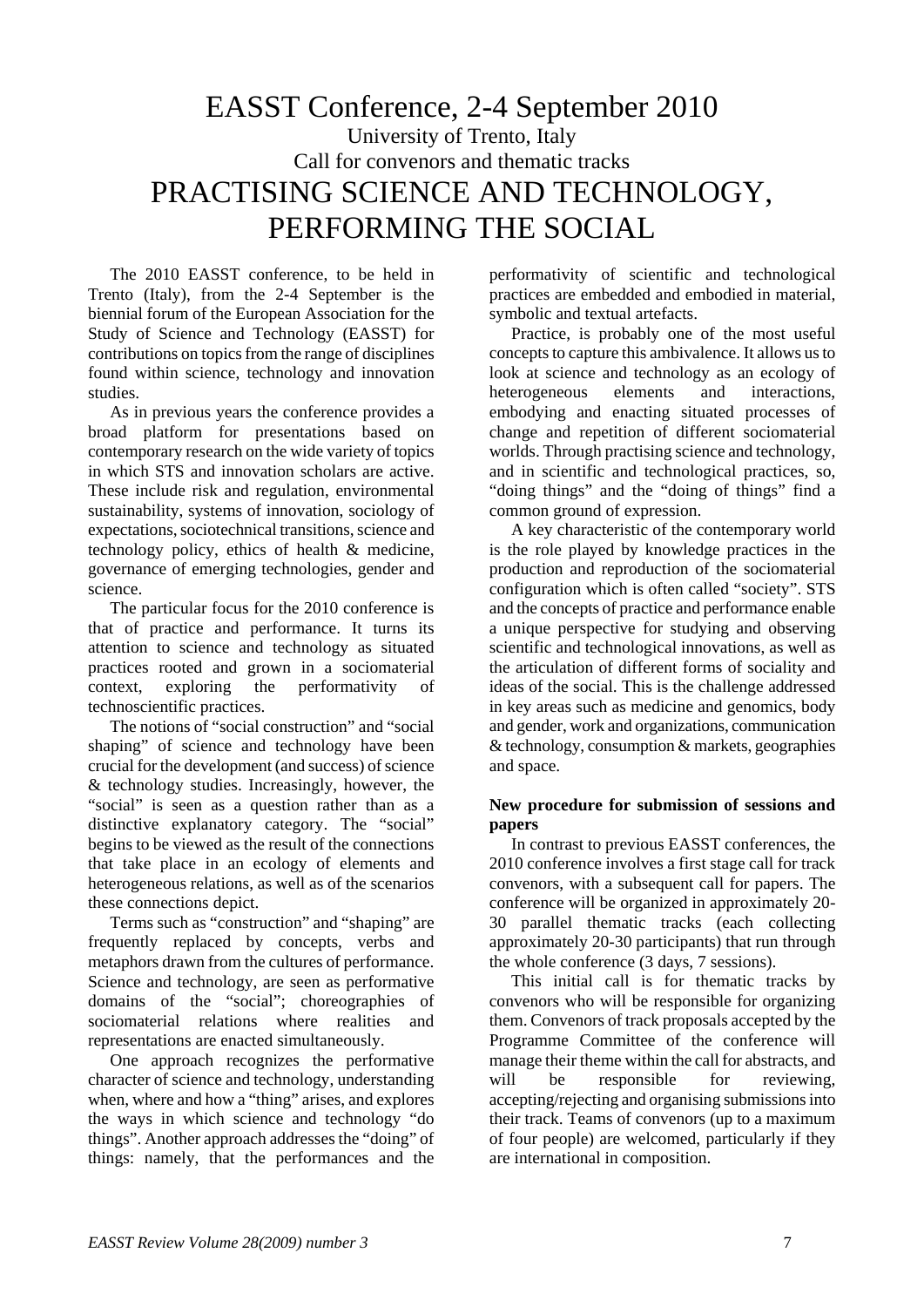Track proposals are invited for EASST 2010 which address any theme within the field of science, technology and innovation studies. Track proposals may address (but are not limited to) the particular focus on practice & performance.These **could** include the following themes:

• Technoscientific networks, uncertainty and governance;

• Medicine and healthcare as technoscientific practices;

• Dispersed practices, mobile technologies and information infrastructures in networks of innovation and financial markets;

• The 'doing' of bodies and gender in science and technology;

• Methodological approaches for investigating scientific and technological practices.

• The performativity of technical objects and design; • Working and organizing in technologically dense practices;

• Juxtapositions in science and technology communicating practices.

Tracks should address broad issues and themes within the field of science, technology and innovation studies, in order to attract a large number of scholars and last for the entire duration of the conference. Submissions for thematic tracks are expected to include an outline of the proposed theme and the area of interest (maximum of 500 words), as well as a short description of the convenors.

There will also be an open stream, whose convenors will be indicated ex-post by the Programme Committee of the conference. As for the others, this track will include between 20-30 participants, selected by the Programme Committee on the basis of the abstracts received and not addressed to any particular track.

Convenors will independently set the session topics and overall organization of the track. If a track collects less then 10 abstracts, there will be a discussion with the Programme Committee to decide whether to run the track anyway or join another track. In case a track collects more then 40 abstracts, there will be a discussion with the Programme Committee to decide whether to split the track in two or not. In case the convenors consider an abstract interesting, but not fitting with the thematic track, they will be free to re-address the abstract to the convenors of the track they think it fits better or to the convenors of the open track.

#### **IMPORTANT DATES AND DEADLINES:**

- **October 12 (2009)**: Proposal for convenors and thematic tracks deadline;

Please email proposals, following the guidelines, as a Word document, to conference@easst.net

- **November 2 (2009**): Communication to the convenors of the tracks accepted/rejected (or to be reviewed);

- **November 23 (2009)**: Official announcement of the Conference, with the final track list included and the call for submission of abstracts of papers;

- **March 15 (2010)**: deadline for abstracts submission;

May 15 (2010): Communication of acceptance/rejection of abstracts to authors and opening of online registrations;

- **June 15 (2010)**: early registrations deadline (required for all presenters);

- **June 20 (2010)**: Final draft of the organization of each thematic session (to be sent by the convenors to the Scientific and Local Committee);

- **July 5 (2010)**: Publication on the website of the final Conference program.

## Conferences and Calls for Papers

The **Society for the Social History of Medicine** invites submissions for its 2010 Conference 'Knowledge, Ethics and Representations of Medicine and Health: Historical Perspectives', to be held at **Durham and Newcastle (UK), 8-11 July 2010**, organised by the Northern Centre for the History of Medicine (NCHM). The **deadline for**  **proposals: 1 November 2009**. The organisers welcome proposals for 20-minute papers under the theme 'Knowledge, Ethics and Representations of Medicine and Health: Historical Perspectives'. We particularly encourage papers addressing questions such as: What processes have generated knowledge about the body, illness and health that has become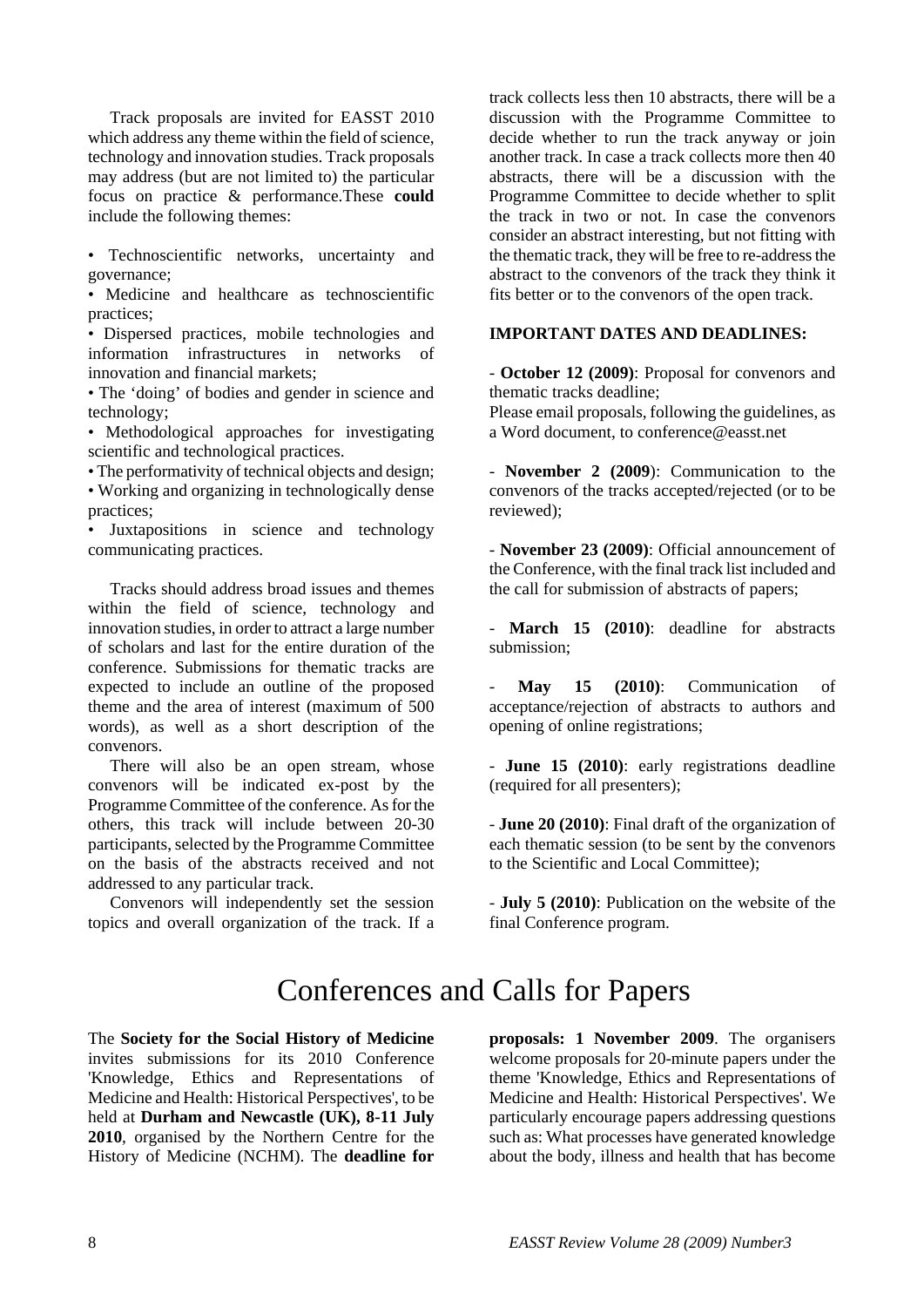authoritative in different societies? How have claims of medical expertise been justified vis à vis claims from other domains of social and cultural authority such as religion and law? What did it mean for medical practitioners in different cultural and social contexts to claim to be ethical as well as knowledgeable? How did they present themselves to the public? What kind of material, visual and textual representations of body, mind, health and disease have gained 'defining power' exerting influence on medical practice and research until today? Submissions covering all periods (from Antiquity to the 21st Century) and all regions of the world are welcome. In addition to individual papers, we seek proposals for panel sessions (with 3 papers), as well as suggestions for suitable chairpersons. Abstracts of up to 250 words should include the title of the paper, information concerning the research question examined, the sources used and preliminary results. Please also include on the abstract your contact details (name, affiliation, e-mail-address). All papers are to represent original work not already published. Please send your proposal by 1 November 2009 to the NCHM (Email: conference@nchm.ac.uk). Decisions on papers will be made by January 2010. Key-note speakers will include: Professor Heinrich von Staden (Institute for Advanced Studies, Princeton, USA), Dr Tim Boon (Science Museum, London, UK), and Professor Martha Few (University of Arizona, USA). Organising Committee: Philip van der Eijk (Newcastle University), Holger Maehle (Durham University), Cathy McClive (Durham University), Diana Paton (Newcastle University), Thomas Rütten (Newcastle University), and Lutz Sauerteig (Durham University). For more information on the SSHM please see www.sshm.org. For more information on the NCHM, a collaboration of historians of medicine from Durham and Newcastle universities, please see www.nchm.ac.uk.

The **4th Tensions of Europe Plenary Conference & Closing ESF Inventing Europe Conference**, to be held on **June 17-20, 2010, in Sofia, Bulgaria**, has issued a call for papers, with the **deadline for abstracts being December 18, 2009**. The conference is entitled, Technology & East-West relations: Transfers, parallel histories, and the European laboratory. The European Science Foundation (ESF) and the Foundation for the History of Technology in the Netherlands are jointly organizing the final and closing conference of the ESF EUROCORES program Inventing Europe and the bi-annual conference of the Tensions of Europe network (ToE). Inventing Europe and ToE strive,

through collaborative research and coordinating efforts, to promote studies of the interplay between technical change and European history. Instead of focusing on national histories, the emphasis of both initiatives is on transnational technological developments that have shaped and are shaping Europe. We encourage scholars from all disciplines who study subjects related to the overall conference theme or the Inventing Europe/Tensions of Europe intellectual agenda to submit abstracts for the research sessions, roundtables and research collaboration sessions. The main theme of the conference applies to papers, which treat processes of circulation and appropriation of technologies between Eastern and Western Europe as an entry point into the contested practice of Europeanization. During the Cold War, for instance, Europe has been one of the central laboratories for the experimentation with ideological and political regimes, which deeply infected traditional paths of knowledge and technology transfer in Europe. While the history of the Cold War has mainly been told as a history of discontinuity and fragmentation, we would especially welcome papers and sections dealing with examples of successful co-operation or "hidden continuities" in inter-European technology transfer during the 20th century. Despite the fact that focus of the conference will be on the post-WW II period, we will welcome session proposals and individual papers referring to the practices of appropriation and circulation of ideas, skills and people in Europe from the mid-19th century onwards – thus from the period before the notions of Eastern and Western Europe were coined. This results from our conviction that one should look for the roots of the European integration and fragmentation in a "longue duree" perspective. General areas to be explored are: Changing times: Continuities and discontinuities in the transfers of knowledge and technology between Eastern and Western Europe from the mid-19th century to the present; Negotiating identities: spaces and places of co-operation or confrontation before, during, and after the Cold War; Parallel histories: alternative processes of European integration and fragmentation in Eastern and Western Europe; Blurred boundaries: spill-over effects and holes in the Iron Curtain; Trading zone: Europe as symbolic battlefield and diplomatic playground for world hegemony; Chilling effects: Technologies at war & wartime technology; and Contested approaches: the merits and pitfalls of concepts like Americanization, Sovietisation, Westernization for European historiography. In addition, the program committee welcomes papers that want to contribute to the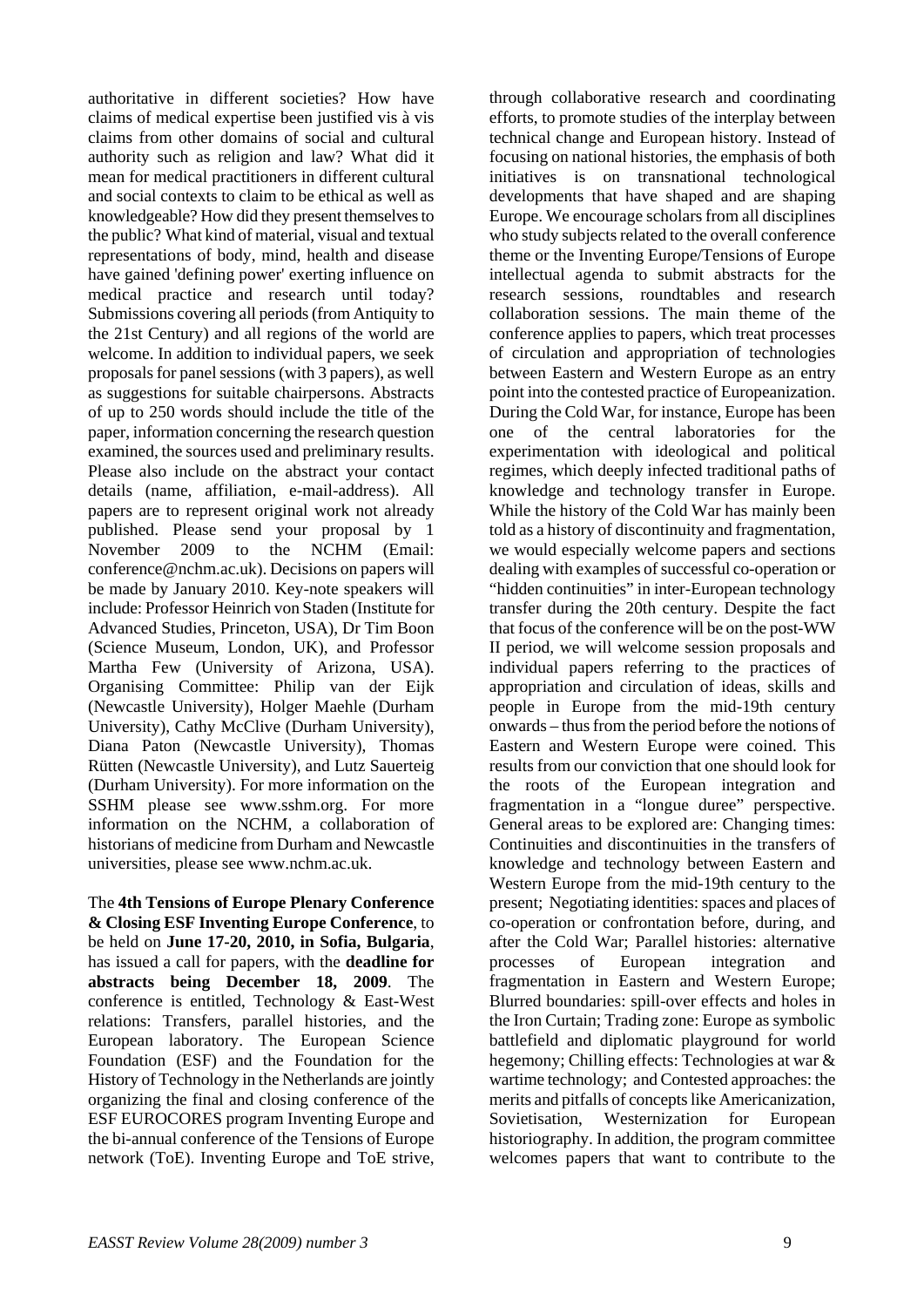general Inventing Europe/Tensions of Europe intellectual agenda. This agenda treats technological change as an entry point into the contested practice of Europeanization. Five general areas to be explored are: Building Europe through Infrastructures, or, how Europe has been shaped by the material links of transnational infrastructure; Constructing European Ways of Knowing, or, how Europe became articulated through efforts to unite knowledge and practices on a European scale; Consuming Europe, or, how actors reworked consumer goods and artefacts for local, regional, national, European, and global use; Europe in the Global World, or, how Europe has been created through colonial, ex-colonial, trans-Atlantic, and other global exchanges; and Synthetic methodological or historiographical explorations of the role of technology in transnational European history. The deadline for proposals is December 18, 2009. The research session abstracts (maximum 600 words) should be submitted by the organizers together with the abstracts for the individual presentations (maximum 500 words each). To propose a roundtable, please submit a list of invited participants and an abstract (maximum 600 words). Note: When giving the proposal a digital file name, please include the organizer's last name, and either RS for research session, RT for round table or RCS for Research Collaboration Session. The abstracts should be sent to the Program Committee by email to TOE@tue.nl. Please direct queries to the Program Committee Chair, Andreas Fickers (A.Fickers@maastrichtuniversity.nl). The Program Committee will inform the session organizers about its decisions no later than February 15, 2010. Inventing Europe & Tensions of Europe programs are seeking to provide a contribution towards travel and/or accommodation costs for those who have no opportunity to participate otherwise. Papers and roundtable discussion texts must be submitted to the Program Committee by May 1, 2010 because they will be distributed to all conference participants before the conference on a CD and made available on the website. For the Program Committee for the Fourth Plenary Conference of Tensions of Europe: Andreas Fickers, Chair, Maastricht University, The Netherlands; Helena Durnova, Brno University of Technology, Czech Republic; Valentina Fava, Collegium for Advanced Studies, University of Helsinki, Finland; Ivan Tchalakov, Plovdiv University & Institute of Sociology, BAS, Bulgaria. Sponsors: European Science Foundation, Foundation for the History of Technology, Technical University Eindhoven, University of Sofia, Bulgarian Academy of Science.

**Managing Knowledge in the Techno-sciences, 1850-2000** is the title of the international conference by the collaborative research project 'Owning and disowning invention: intellectual property, authority, and identity in British science and technology, 1880-1920' (University of Leeds & University of Bristol) supported by the Arts & Humanities Research Council and the White Rose IPBio Project (Universities of Leeds, Sheffield and York). It is to be held at the **University of Leeds, 5- 8 July 2010**. The keynote speaker is Prof. Mario Biagioli, Harvard University, with a talk entitled, 'What has Happened to 'Discovery' and 'Invention'?: Intersecting the discourse of patent law and science studies.' The conference brings together researchers investigating the history of knowledge management since the mid-19th century  $-$  a period that saw the rise of the techno-sciences, trans-European controversies over the legitimacy of patenting, and the coining of the term 'intellectual property'. Contributions are welcome from a variety of perspectives concerning 'intellectual property' and the 'intellectual commons' in the techno-sciences e.g. the cultures of monopoly, shared 'open' knowledge and of sponsored invention. Participants are encouraged to examine critically the foundations and methodology of historical research on the techno-sciences, including biomedical and agricultural forms. Papers are invited on the following themes: patent management and inventing cultures; openness vs secrecy; authority and the construction of inventorship; discourses of 'pure' vs 'applied' science and 'discovery' vs 'invention'; IP laws, and techno-scientific transformations; legal cultures and techno-scientific expertise; academic entrepreneurship and state funding; gender and inventor identity; industrial research and technoscientific identities; and techno-sciences and IP in Asian, Latin American and African cultures. **Abstracts for individual papers or panel sessions should be submitted by 30 November 2009**. Abstracts for individual papers should not exceed 200 words and should be accompanied by the author's short curriculum vitae (1 page). Proposals for panel sessions should comprise: an outline of the session (200 words), abstracts for the three individual papers (200 words) and CVs (1 page) for each of the contributors. All submissions should be emailed as an MS Word file attachment to: owninganddisowning@hotmail.co.uk by 30 November 2009. A registration fee may be charged for presenters at this conference. Please indicate in your email if you would like to be considered for assistance in this regard. For enquiries about the academic content of the conference please contact: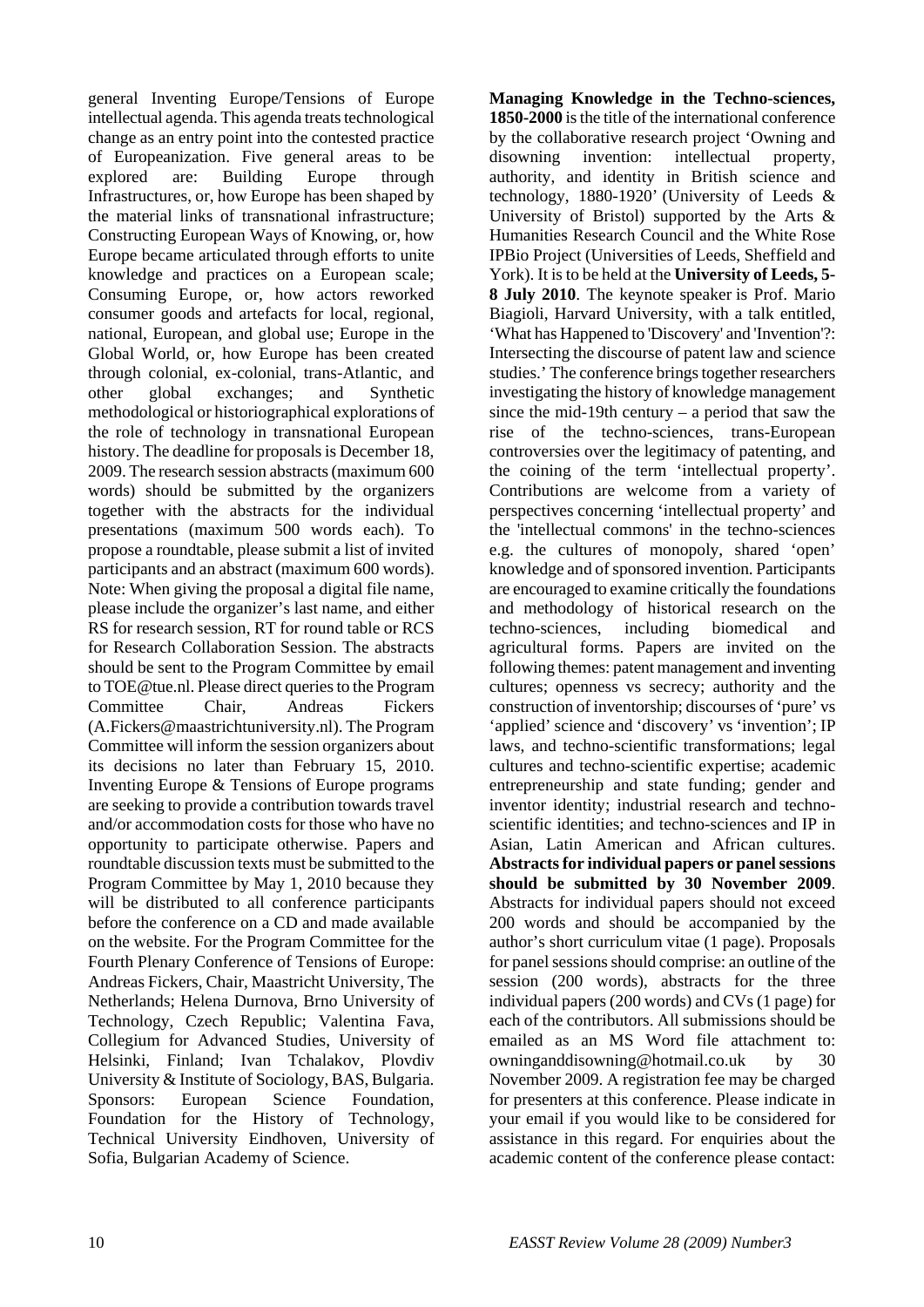Prof. Graeme Gooday, g.j.n.gooday@leeds.ac.uk tel. 44 113 343 3274, Centre for History & Philosophy of Science, Department of Philosophy, University of Leeds, UK . For administrative enquiries please contact Dr Stathis Arapostathis, owninganddisowning@hotmail.co.uk, tel. 44 113 343 8027, Centre for History & Philosophy of Science, Department of Philosophy, University of Leeds. For information on the 'Owning and Disowning Invention' project, please see http://www.philosophy.leeds.ac.uk/Invention/invent ion.htm. The organizing team for this conference is: Graham Dutfield, Graeme Gooday, Greg Radick, Stathis Arapostathis and Berris Charnley (University of Leeds), and Christine MacLeod and Jon Hopwood-Lewis (University of Bristol).

**The Identity in the Information Society Workshop** (IDIS10) will be held on **May 26-28, 2010 in Rome, Italy**. The third IDIS annual workshop provides an opportunity to present leading edge research, exchange ideas, encourage collaboration, and build communities across the various research groups working on contemporary identity topics and in the related fields of privacy and security. Check previous workshops at http://is2.lse.ac.uk/idis/2009/. IDIS10 explores the relationship between "Identity and Organizations", whether public or private sector, local or global, formal or informal, for-profit or not. We welcome contributions ranging across different disciplinary areas, reflecting the broad nature of the study area with its interwoven concerns of law, technology, and information systems alongside other social, political and management issues. Topics might include, but are not limited to, the following: new identity technologies; emerging practices and behaviours enabled with identification processes; changing notions of identity: customers, citizens, and audiences; information and identity risks and how they are managed; surveillance and privacy issues; and regulatory and legal issues. Important dates include the **submission of papers to Workshop (4-6000 words): 10 December 2009**. The decision and screening feedback to authors: 19 February 2010. Submit papers to IDIS Journal: http://www.editorialmanager.com/idis/ selecting "IDIS10 Workshop" article type.

**The International Society for Ecological Economics** is holding its **11th Biennial Conference.** ISEE 2010: Advancing Sustainability in a Time of Crisis, to be held **22 - 25 August 2010 in Oldenburg and Bremen, Germany**, has issued its second call for papers. Ecological systems and

their services to humans have been exposed to stress, exploitation and destruction for decades. Biodiversity is being lost at an almost unprecedented pace. Climate change will bring about rapid and unpredictable changes in the earth's entire biophysical system. There are thus massive indications of a crisis of ecosystems caused by human activity. In 2008 the global financial system collapsed and pushed many economies towards crisis. A deregulated banking sector acted outside the boundaries of safe and trustworthy operations resulting in a collapse of confidence in economic institutions not seen since the 1930s. Economic breakdowns in many countries have already generated dramatic social problems adding to existing poverty, hunger and inequality. But times of crisis are also times of opportunity. The financial meltdown has led to a renaissance in public responsibility and an avalanche of stimulus packages that stand against the neo-liberal creed of minimal government. While many of these measures follow conventional lines of unsustainable economic practices, there is a growing awareness for the need for active public policies to create more sustainable economic structures and processes to combat both economic and ecological crises. Green recovery, a global Green New Deal, and a green energy revolution are catch phrases that now find their way into governance and policy making processes. In 2010 the United Nation's Millennium Development goals will be a decade old and there will only be five years left to achieve them. Meeting their challenge requires bold and concerted action on global, national and local levels and across societal groups and organisations in the global North and the South. With the entirety of closely connected social, health, economic and ecological goals the Millennium Development Goals guide an integrated approach to development and human well-being that goes beyond the usual polarisation between development and environmental goals. In this situation, ecological economics is poised to play a leading role in addressing these global challenges. The rapidly changing patterns of economic, political, and economic systems necessitate integrated and innovative analyses, ideas, concepts and solutions. Ecological economics seems well prepared for this call as a field that has pioneered in integrating ecological and social concerns into economic analyses and practical solutions. It has united scientists, practitioners and decision makers from various disciplinary backgrounds in innovative and participatory research and decision-making processes. In particular, ecological economists have argued strongly against concepts of neo-liberalism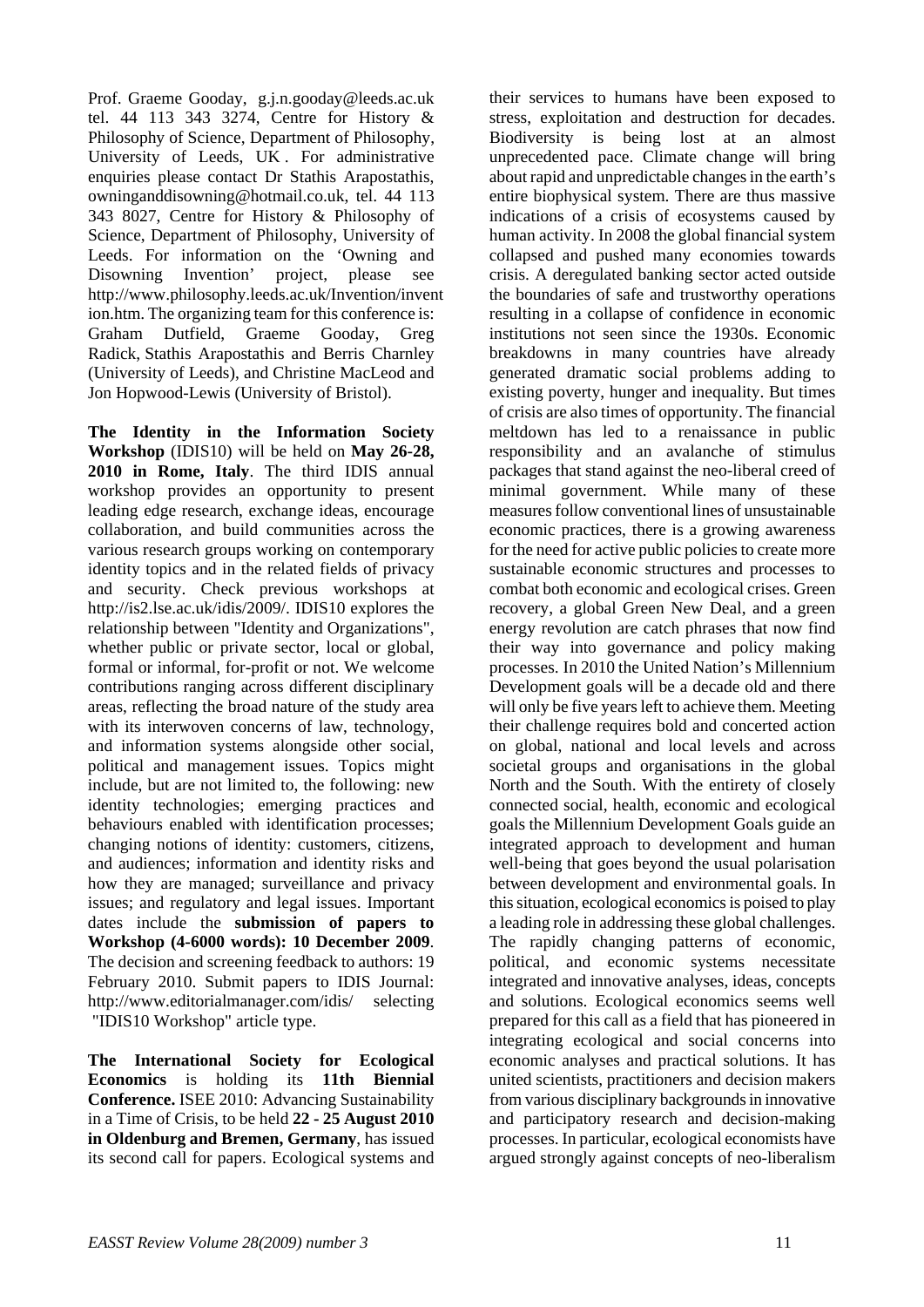and unregulated financial systems. They developed novel approaches to understand economic processes as inextricably linked and dependent on ecological support systems as well as the social institutions in which they are embedded. The field has a long tradition in finding solutions to practical as well as conceptual problems of social well-being, economic development and ecological sustainability. Since the last ISEE conference held in Europe in 1994, the community has come a long way and evolved tremendously. From the early dichotomy between environmental economics and ecological economics, more dialogue and collaboration between the fields has emerged to address problems of sustainability. Overlapping research interests now common to both ecological and environmental economics include integrated modelling, agentbased modelling, valuation of ecosystem services, market based policy instruments, multi-criteria evaluation, and the economics of adapting to environmental change. The size the climate change challenge and dire state of the earth's ecosystems necessitate further exchange and cooperation to gain a unified voice in the political domain. The 2010 ISEE conference will emphasize this exchange and debate. Since the early days, ecological economics has always been a field of methodological diversity, transdisciplinary work, and it has now significantly developed its standards for scientific rigour as well as its social and policy relevance. It has been driven by ideas of fairness and justice among humans and between humans and the natural world. This thematic scope reaches out to a great variety of related disciplines such as conventional economics and ecology, political science, sociology, management, biology, physics and engineering. The necessary cross-disciplinary collaboration requires bridging concepts between research and society in a solutions-oriented manner. While, on the one hand, the field has grown stronger in its analytical understanding of the interactions between humans and the ecosystems in which they live, the link to governance questions and practical application has become ever more challenging and urgent. This point of interconnections between the various disciplines of ecological economics and the systems of environmental governance and practice will therefore form one central focus of the 2010 conference. We particularly invite contributions to the conference that address the following main themes: Climate Change – causes, impacts, mitigation, adaptation, and policy options; Energy – renewable energy, energy flows, peak oil, green stimulus policies, energy and entropy, alternative energy and energy distribution technology;

Biodiversity and Ecosystem Services – valuation issues and policy integration; Land Use – including coastal zone management, water issues, ecosystem restoration bioregionalism; Ecology – complex systems, economy-ecology modelling, theoretical ecology; Dematerialization and De-Growth – industrial ecology, eco-efficiency, sustainable consumption and production; Sustainable Development - environment and industrial development, inequalities between rich and poor, indigenous rights and wisdoms, environmental colonialism and debt, environmental GDP of the poor, sustainability and self-actualization; Environmental Ethics and Values – norms, ethical concepts, environmental values and decisionmaking; Governance and Public Policy – green macroeconomics, recapturing the public space in an age of neo-liberalism, Green New Deal, green recovery, politics and public participation in decision making; Knowledge and Social Learning – knowledge systems, dynamics and mechanisms of social learning and change in economic and policy processes; Green Business – corporate social responsibility, ecological economics of the firm, industrial ecology, trade and taxation, incentives and entrepreneurship; Heterodox Economics – opportunities after the crisis for institutional, evolutionary, post-keynesian, post-autistic economics, synergies with ecological economics; Transdisciplinarity – post normal science, sustainability science, transdisciplinary research designs, participatory methods, methodological and theoretical challenges; and Teaching Ecological Economics – curriculum development, practical experiences, learning as sustainability. There will be five tracks for abstract submissions: long presentation (approx. 15 min. presentation on the basis of a full paper); short presentation (approx. 5 min. presentation within a discussion session); poster presentation; special sessions (on the basis of full papers with up to four 15 min. presentations organised by a session chair); and discussion sessions (thematically focused session with about four short presentations organised by a session chair). All of them require an online abstract submission of max. 400 words via the conference website at: www.isee2010.org. **The deadline for online submission is 31 October 2009.** See www.isee2010.org.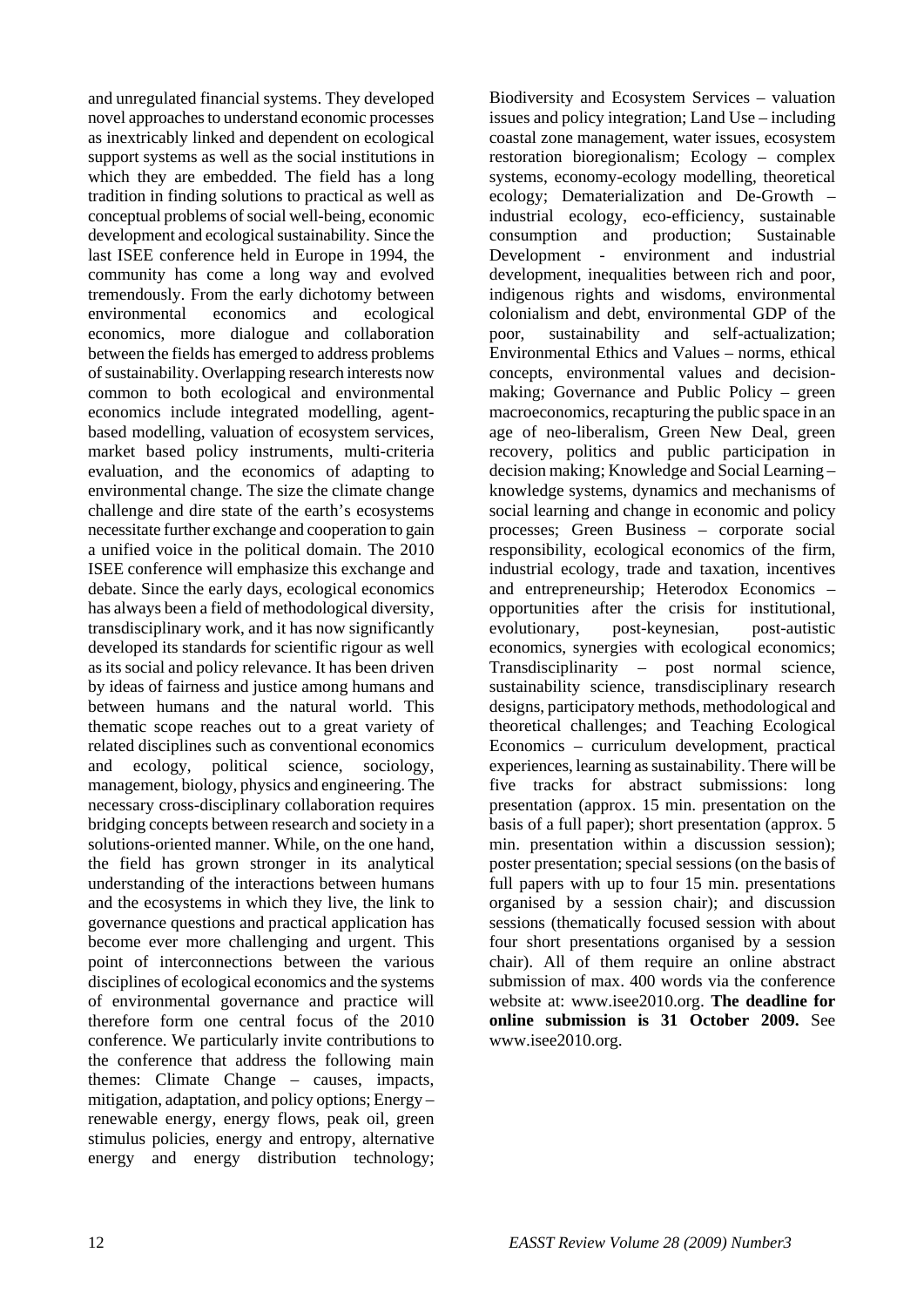## Opportunities available

The **Aston Business School at Aston University** invites applications for a **Research Fellow** (Salary GBP 29,704 - 35,469 per annum, 2 years fixed term) to work in the Research Centre ACCIS: 'Aston Centre for Critical Infrastructure & Services' on topics relating to sustainability in infrastructure industries. You will be responsible for conducting literature reviews, networking, interpreting data and preparing research grant applications. You will ideally have a PhD or be close to submitting a PhD thesis in a relevant discipline and have demonstrable experience in the field of sustainability issues, theoretically and empirically. You should be familiar with approaches such as Actor Network Theory, Large Technical Systems, or Socio-Technical Systems. Good presentation and report writing skills are essential along with enthusiasm for the subject. You will have the potential to take the initiative and drive the research agenda for this key ACCIS theme. Ideally you will be familiar with the funding landscape in the UK and the EU and with similar research activities elsewhere. For an informal discussion about this post, please contact Dr Reiner Grundmann (0121 204 3116, r.grundmann@aston.ac.uk) or Dr Louise Knight (0121 204 3605, l.knight2@aston.ac.uk). **Application deadline: 30 October 2009**; Interviews: w/c 23 November 2009. See http://www1.aston.ac.uk/staff/hr/jobvacancies/current-

vacancies/academicresearch/r090278-researchfellow/.

**The British Society for the History of Science** invites entries for the **2009 BSHS Slade Prize**. The BSHS Slade Prize of GBP 300 will be awarded to the writer of an essay (published or unpublished) that makes the best critical contribution to the

history or historiography of science/technology/medicine. Entries might, for example, critically engage a prevalent interpretation of a particular historical episode (e.g. a scientific innovation, a scientific controversy or a scientific instrument or technology), or a broader period or theme, and offer a new construal, or adopt a new historiographical or methodological approach. The Prize may be awarded to the writer of one outstanding essay, or may be divided between two or more entrants. Any winning essay(s) not yet placed with a publisher will be considered for publication in the British Journal for the History of Science at the discretion of the Editor. Previous winners include:2005: Hasok Chang, "Adventures of a Scientific Potter: The Rise and Fall of the Wedgwood Pyrometer." 2003: Sandro Caparrini, "Early Theories of Vectors." 2001: Yves Gingras, "The Social and Epistemological Consequences of the Mathematization of Physics." Entry is open to people of any age and nationality, and is not limited to BSHS members. Entries should be in English, and should have been published or written in the two years prior to 15 December 2009. Essays should not exceed 10,000 words in length (excluding footnotes) and must be accompanied by an abstract of 300 words. Entries without an abstract will not be considered. T**hree paper copies of the essay and abstract must arrive by 15 December 2009**. Submissions by email will not be accepted. Entries should be sent to the BSHS Secretary, Dr Viviane Quirke, School of Arts and Humanities, Oxford Brookes University, Oxford OX3 0BP. Enquiries by email (vquirke@brookes.ac.uk) are welcome. See also http://www.bshs.org.uk/.

## News from the field

There will be a **special issue of the journal, Theory, Culture and Society:** 'Beyond societies of risk and control? Codes and codings in crisis,' edited by Adrian Mackenzie (a.mackenzie at lancaster.ac.uk, Cesagen, IAS, Lancaster University) and Theo Vurdubakis (t.vurdubakis at lancaster.ac.uk, Department of Organisation, Work and Technology,Lancaster University). Financial, ecological and security crises currently grip the

contemporary world. Crises are moments when 'modern' expectations of security and control are disappointed. However, demands for safety and security routinely spill over into anxieties concerning the proliferating mechanisms and apparatuses of control that 'protect' us and at the same time put us 'at risk.' Security and control name both lack and excess. Beck's 'risk society' and Deleuze's 'societies of control' whilst very different,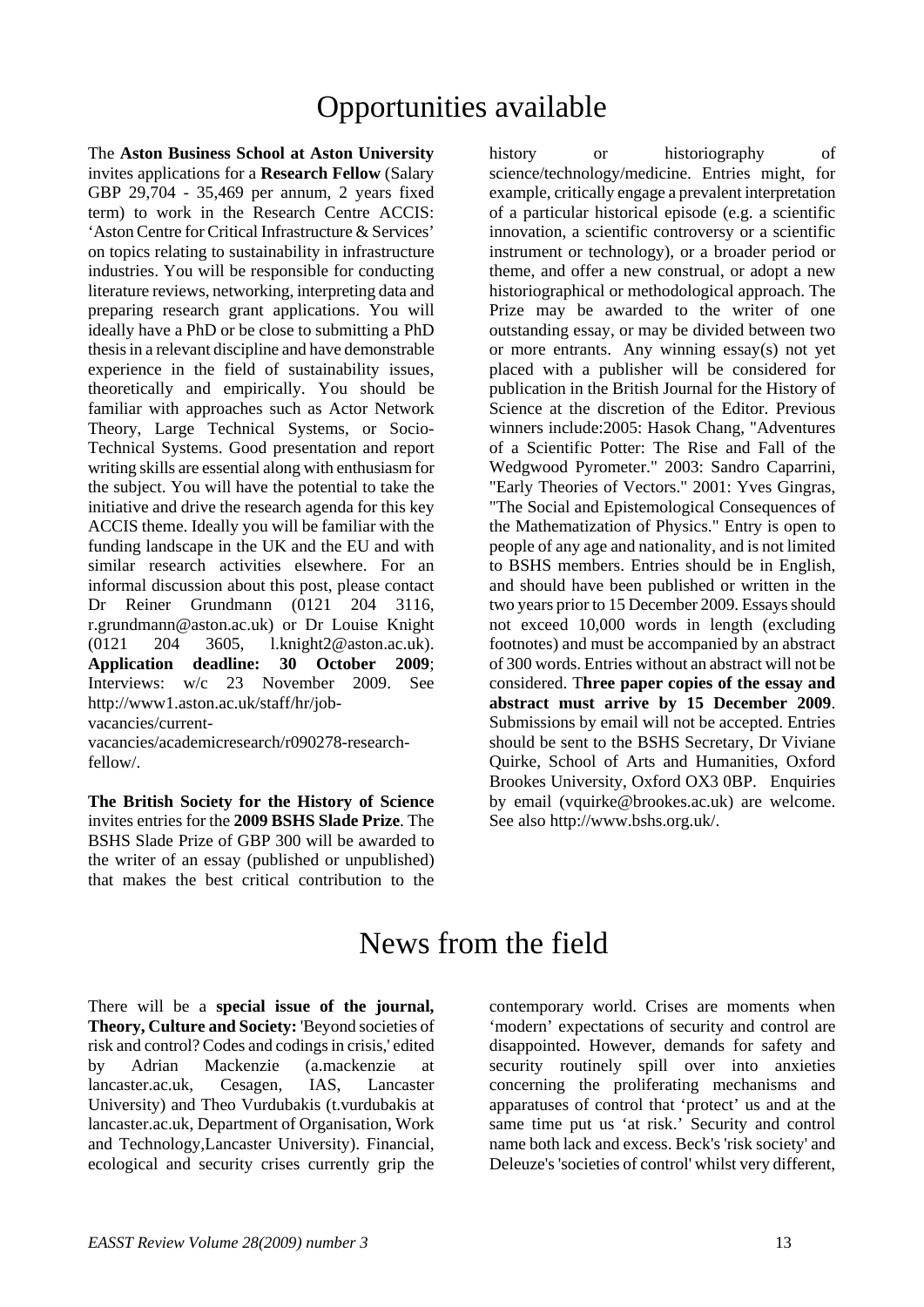share a concern with what we might call the /codings/ to which the natural and social worlds are made subject, and with the consequences which follow from those codings. Code offers a crucial starting point for any critical exploration of crises and conduct in crisis in their mutual supplementarity and interference. We ask that papers attend to slippages that occur when codes and codings respond to demands that the world be controlled or made safe. We are particularly interested in approaches that combine awareness of broader cultural and political economies of design, science, media, commodification, and subjectification with close attention to concrete material-technical situations (in media, in science, in popular culture, in the military, etc). Topics of interest would include, but are not limited to: What are the genealogies of the forms of code and coding that currently organize our world? At what points do understandings of risk societies and societies of control converge or diverge in their treatment of code and codings? How do codes capture, entrain and exclude knowledges and forms; how do different orders of being are handled and rendered (in)compatible in coding? The full **call for papers can be found at:** 

**http://www.lancs.ac.uk/fass/centres/css/download s/cfp\_tcs\_risk\_control\_code\_crisis-sept09.pdf** 

The editor-in-chief of the **International Journal of Technoethics** (IJT) would like to invite you to consider submitting a manuscript for inclusion in this scholarly journal. The mission of the International Journal of Technoethics (IJT) is to evolve technological relationships of humans with a focus on ethical implications for human life, social norms and values, education, work, politics, law, and ecological impact. This journal provides cutting-edge analysis of technological innovations, research, developments policies, theories, and methodologies related to ethical aspects of technology in society. IJT publishes empirical research, theoretical studies, innovative methodologies, practical applications, case studies, and book reviews. IJT encourages submissions from philosophers, researchers, social theorists, ethicists, historians, practitioners, and technologists from all areas of human activity affected by advancing technology. **For journal topics, coverage and other relation information, see http://www.igiglobal.com/journals/IJTbrochure.pdf.**

**The RCCS Annual Review** is an annual online publication in English that includes a selection of texts published in Portuguese in the journal Revista

Crítica de Ciências Sociais in the previous year. In 2009, the year of its launching, the Annual Review will exceptionally publish two issues: no. 0, with a selection of texts from 2005 and 2006, and no. 1, with texts from 2007 and 2008. The Revista Crítica de Ciências Sociais, with four issues each year, publishes texts in all areas of the social sciences and the humanities. It gives particular attention to critical, comparative and transdisciplinary approaches to the production of knowledge in Portuguese-speaking contexts, thus seeking to contribute to theoretical debate and epistemological thinking in global contexts. Boaventura de Sousa Santos (1978-2004) and António de Sousa Ribeiro (2004-2009) were the former editors of RCCS. The journal is now run by Claudino Ferreira. Link: **http://www.ces.uc.pt/publicacoes/annualreview/.**

The **Graduate Journal of Social Science** (GJSS) **welcomes contributions for its June 2010 issue on interdisciplinarity**. The focus of this edition of the GJSS is on research papers that fall outside the scope of traditional subject divisions. The GJSS is especially concerned with bridging the transnational gap in both methodological theorizing and academic publishing, and therefore welcomes work from all geographic regions. The GJSS also encourages the submission of work by MSc/MA/MS, MPhil, PhD students and junior academics. **Submissions are welcomed from now until December 1, 2009.** Articles should be between 5000-7000 words in length (including footnotes). Short essays (2-3,000 words), conference feedback (1,000 words), and book reviews on the topic of interdisciplinarity are also welcome. The editors of GJSS also welcome proposals for guest-editing original "special editions" of the journal on a rolling basis. In 2009, special editions included: Queer Methodologies; How well to 'facts' travel?; and Lost (and Found) in Translation. More information can be found on the GJSS website: http://gjss.org.

A **call for chapter abstracts** has been issued for the book **"The Internet & Surveillance."** See .pdf version of CfP: http://fuchs.uti.at/wpcontent/uploads/2009/09/CfP\_Internet\_Surveillance. pdf. **Abstracts may be submitted by October 15,** 2009 to christian.fuchs@sbg.ac.at. The overall aim of this collected volume is to bring together contributions that show how surveillance works on the Internet and which risks are connected to Internet surveillance in general and surveillance connected to "web 2.0" and "social software" in particular. The publication and publishing process is part of the COST Action "Living in Surveillance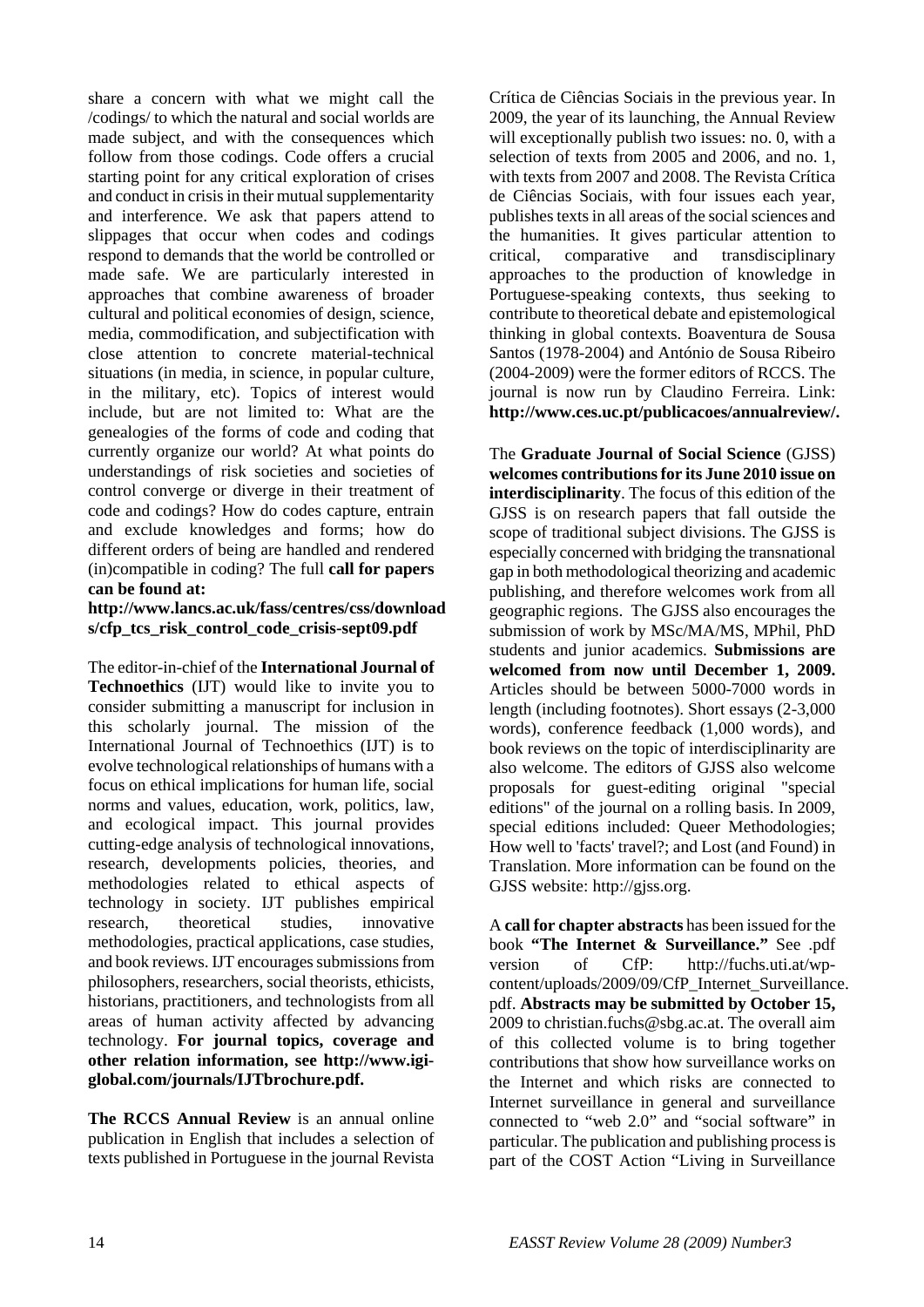Societies" (LiSS) that is funded by the European Science Foundation (2009-2012, **see http://w3.cost.esf.org/index.php?id=233&action\_ number=IS0807 for further information** and details) and is a project by the LiSS working group "Surveillance Technologies in Practice". The editors are members of this working group. Routledge has expressed interest in publishing this volume. The collection of data for organizing bureaucratic and economic life is inherent in modern society. At the same time that privacy has been postulated as important value of modern society, privacythreatening surveillance mechanisms have been structurally implemented and institutionalized in modern society. This collected volume explores perspectives on privacy, surveillance, and the privacy-surveillance-paradox in relation to the Internet. Many observers claim that the Internet has been transformed in the past years from a system that is primarily oriented on information provision into a system that is more oriented on communication and community building. The notions of "web 2.0", "social Software", and "social network(ing) sites" have emerged in this context. Web platforms such as Wikipedia, MySpace, Facebook, YouTube, Google, Blogger, Rapidshare, Wordpress, Hi5, Flickr, Photobucket, Orkut, Skyrock, Twitter, YouPorn, PornHub, Youku, Orkut, Redtube, Friendster, Adultfriendfinder, Megavideo, Tagged, Tube8, Mediafire, Megaupload, Mixi, Livejournal, LinkedIn, Netlog, ThePirateBay, Orkut, XVideos, Metacafe, Digg, StudiVZ, etc are said to be typical for this transformation of the Internet. No matter if we agree that important transformations of the Internet have taken place or not, it is clear that a principle that underlies such platforms is the massive provision and storage of personal data that are systematically evaluated, marketed, and used for targeting users with advertising. In a world of global economic competition, economic crisis, and fear of terrorism after 9/11, especially two kinds of actors are interested in accessing such personal data: corporations on the one hand and state institutions on the other hand. Will the Internet under the current societal conditions advance the intensification and extension of surveillance so that a coercive and totalitarian surveillance society that George Orwell would have only thought about in his worst dreams will emerge or not? Are there counter-tendencies? The contributions in this book deal with these topics by elaborating theoretical concepts and presenting the results of empirical case studies. We are especially interested in papers that do not primarily discuss single examples, but

attempt to discuss Internet surveillance from a broad perspective that takes into account societal contexts or that embed examples or case studies into the discussion of societal contexts.

**Split + Splice, Del + Hel**, is an **exhibition at Medical Museion, University of Copenhagen**. It is about the inter-relations between the culture of biomedicine and the enormous complexities of 21st century living. The exhibition explores these complexities through the material culture, objects and instruments used by biomedical practitioners in research and in clinical activities. Much as biomedicine itself,  $Split + Splice$  is an innovative hybridisation of complex practices. It is not exactly science communication; it will not teach you comprehensively about the field of biomedicine. It is not exactly old-fashioned history of science; it will not show you a triumphalist progression of miraculous discovery. It is not exactly an art exhibition; it will not leave you with a sense that you have seen inside a solo mind. Investigation, intervention, inquiry, analysis, critique, visualisation, modeling. All these processes are present in scientific methodology, in the disciplines of art, design and aesthetics, and in the methods of the history and philosophy of science and medicine. If the sheer knife of a microtome can give us the startling and strange histological slice of tissue that revealed the neuron to Ramon y Cajal for the first time, then we must also be able to wield with equal precision what we know about aesthetics to reveal vital information about the cultures that made the objects under scrutiny; here we have investigated the prosaic but fundamental way that both plastics and computing have revolutionised medicine. Under a humanities microscope, epistemological investigations of the ritual and often hypnotically repetitive practices of biomedicine can reveal, among other things, the social assumptions that often underpin disease prediction. In Split + Splice we have used different techniques from the arts, the sciences and the humanities as prisms to analyse the same material in several ways. The exhibition's 'catalogue' User Manual is also the object index for the entire show: a gift to the visitor to take away and keep, but also something that sets the objects free from text, allows them to be discovered in their form and materiality by the visitor. Split  $+$  Splice is not about the 'user end' or the magic bullet, but rather the minutiae of biomedicine's daily practice. We take the visitor into the engine room of biomedicine, into its Cold Room, its Wet Lab, its number crunching, its visualisation practices. Its incubators and ion exchange columns. Its legal